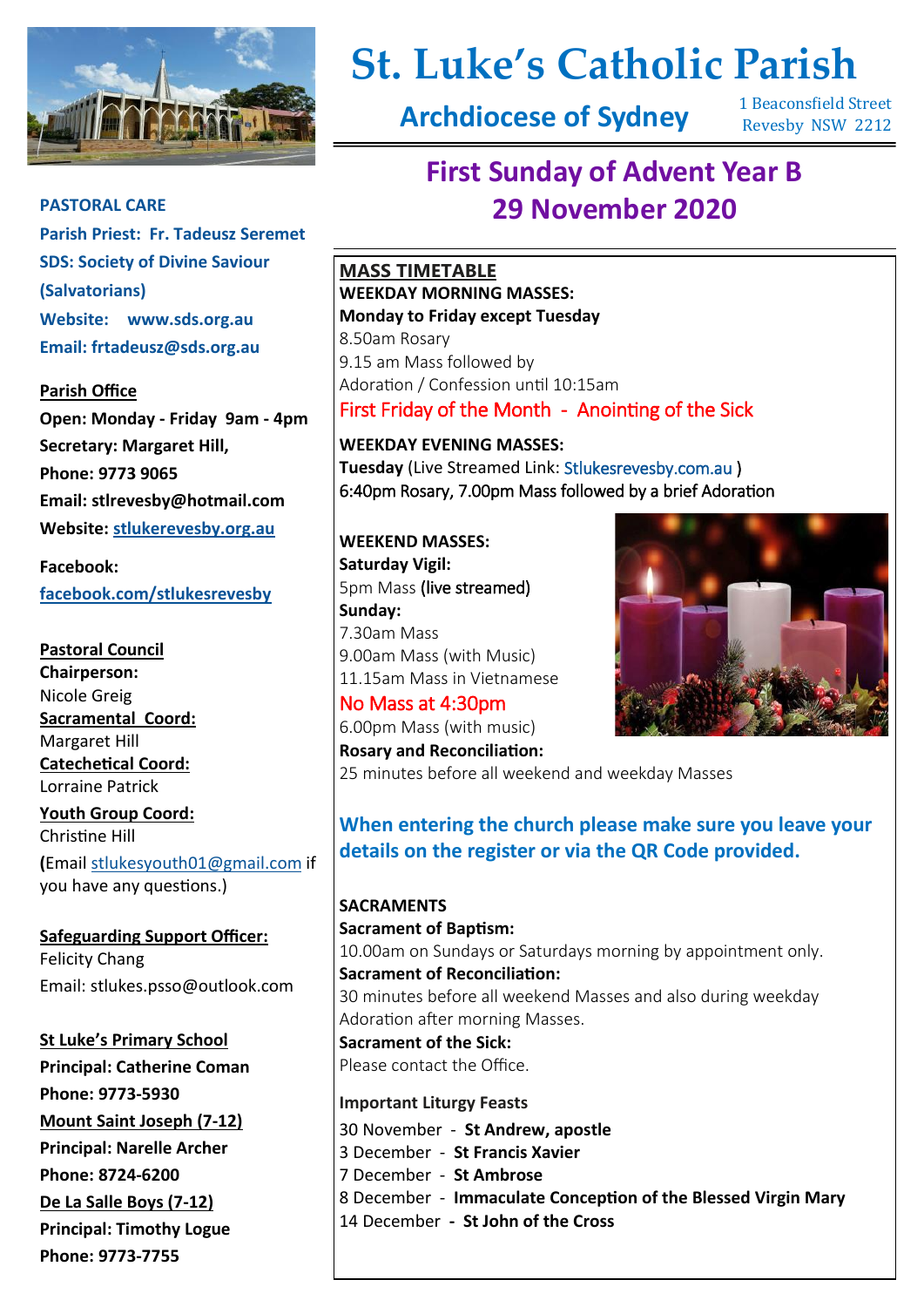# **Parish News**



# **The Advent Wreath**

Advent begins the Church's liturgical year. It is a time of preparation for the anniversary of the Lord's birth on Christmas.

The use of the wreath and candles during Advent was originally adopted by Christians in the Middle Ages. The wreath and candles are full of symbolism tied to the Christmas season.

The wreath, which is made of various evergreens, signifies continuous life. The circle of the wreath, which has no beginning or end, symbolizes the eternity of God, the immortality of the soul, and the everlasting life we find in Christ.

This advent make an advent wreath/ light a candle every night and pray the prayer below:

#### **Week 1**

**Candle Name: Prophet's Candle Symbolizes: Hope Reminds Us: Jesus is coming Verse: Romans 15:12-13 Prayer:** 

Christ our Light, Shine in our lives with hope and promise. Give us right vision so that we remail attentive to this holy season. Remind us to look for you in small acts of kindness and love. We await your coming with wonder.

**Advent Reflection booklet** are available in the piety store for \$5. Please purchase one to use during Advent.

## **Advent 2020 with Bruce Downes The Catholic Guy**

Starting November 29th you'll receive daily emails with short inspirational videos from Bruce Downes.Register now or for more information: https://brucedownes.org/registerforadvent Email: info@brucedownes.org

## **St Luke's Young Adults**

**Advent Program: O Come Let Us Adore -** In the busyness of end of year activities, this is a wonderful opportunity to get together with other young adults as we prepare for Christmas, inspired by the shepherds, wise men & our Blessed Mother to come and adore the Child Jesus who is truly Emmanuel: God With Us. Join us each Sunday during Advent, starting 29 Nov, at 7pm in the Parish Hall.

# **RCIA - Monday Evenings - 7:30pm**

**Bible Study - Wednesday - 8:15pm - Zoom**  Go to the Parish website or the facebook page to click on the link.

**Youth - Next meeting 29 November 2020**

# **Thank you to Richard Dobson**

Thank you to Richard Dobson for his service as the coordinator of the Counters in our parish for almost 30 years. This is an important role within our Parish and we are grateful for all his time and effort.

# **Thank you to Alex Moubarack**

Thank you to Alex Moubarack for installing the new Holy Water fonts. Please use them when entering the Church. Alex will be installing wall mounted hand sanitiser dispensers in the church soon. Thank you to Paul Tabone for assisting Alex Moubarack.

# **Charitable Work Fund Collection**

Collection for the Charitable Work Fund will be taken this weekend. Thank you for your generosity.

# **Eucharistic Minister**

- Please collect your new roster in the Sacristy.
- Eucharistic Ministers needed to help in taking communion to Opal Nursing home. Please let the Parish Office know if you can assist.

# **Thank you very much to all who donated for the projects we have received \$10,075.00**

# **The Catholic Mission Christmas Market**

The Gardens on Forest, 746 Forest Road, Peakhurst - Sun 6th Dec - 1pm – 5pm. If you are unable to attend and wish to make a donation, please do so online at catholicmission.org.au/Cambodia or call Catholic Mission

on 1800 257 296. If you are able to offer any new items for us to sell/auction, please contact Marg Vella on 0411 320 825 by Wed Dec 2nd.

# **St Vinnies Christmas Appeal for 2020**

Each year the Revesby conference of St Vincent de Paul provides assistance to many people in the Revesby area who are struggling to make ends meet for



various reasons. Christmas is an especially difficult time for many of these people. So please support the annual St Vinnies Christmas Appeal for 2020. You can support the appeal from December 5th in one of the following ways:

By leaving a donation in one of the envelopes in the seats, or by taking a gift tag from the back wall, or even by leaving some items of Christmas type food at our various collection spots at the doors of the church. Any support you could give would be much appreciated and will make a real difference to local people who really need your help.

**We will be collecting these items up till Friday December 18th and delivering the food & gift parcels on Tuesday 22nd December. Enquiries can be made by calling Peter Griffiths on 0432 638 994.**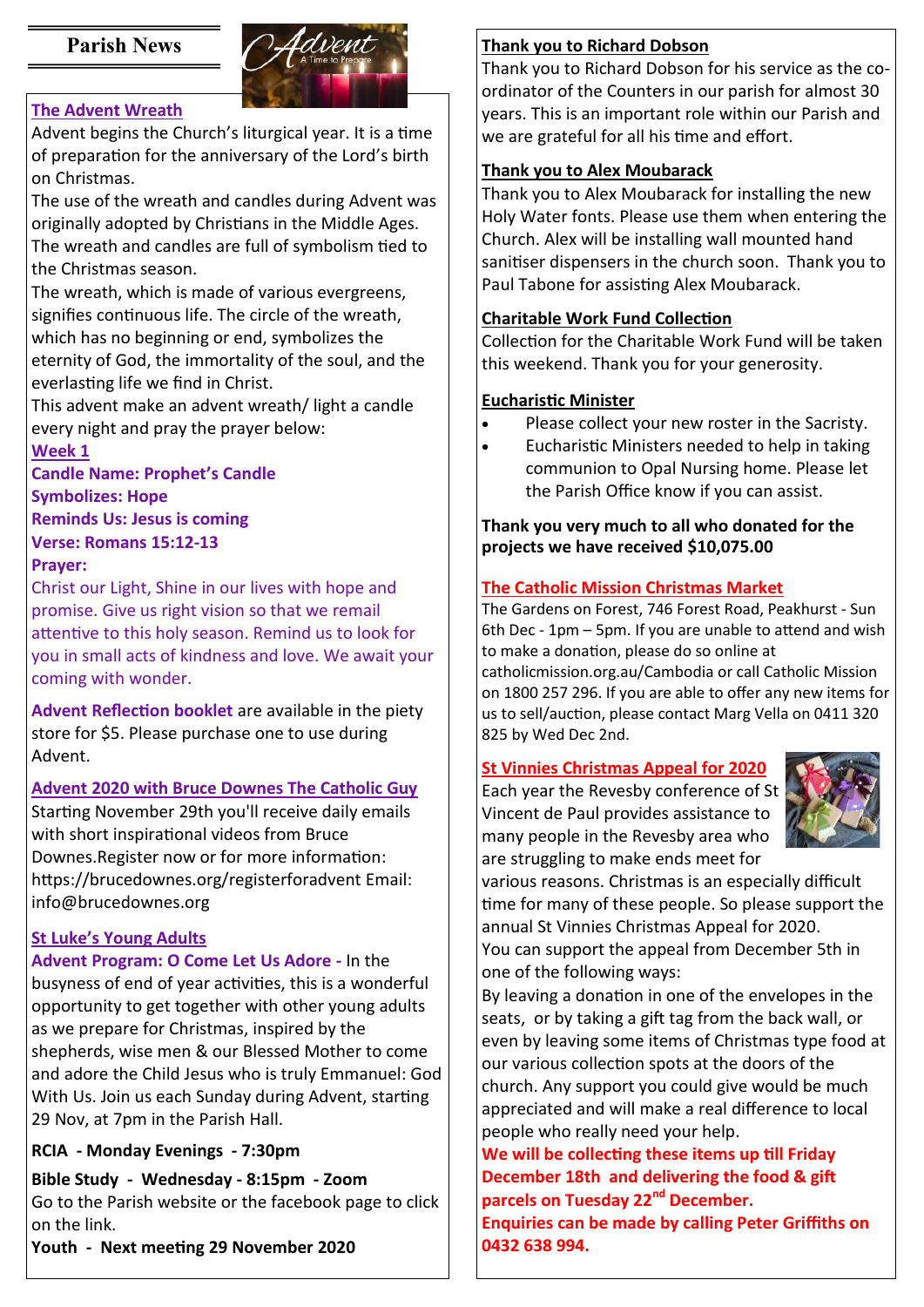#### **Parish Christmas lunch 25th Dec at 11:30am**

Last year we hosted a Christmas day lunch for those who had no where to celebrate.

If you have no one to be with or dine with on Christmas Day we would like to invite you to join us for Christmas Parish Lunch. Please mark your attendance at the church foyer.

**A Meeting to organise the parish Christmas Lunch will be on Tuesday 8th December after 7pm Mass in the Hall for all those interested in helping.**

#### **Novena of Dawn Masses**

From the 16th Dec there will only be Mass at 5:30am every day including Saturday 19 December. Friday 18 December - Mass at 9:15am as well. Tuesday 22 December - Mass at 7pm as well.

#### **Christmas Reconciliation: Monday 21st Dec at 7pm**

Please come and be reconciled with God and our neighbour through this beautiful sacrament of forgiveness and healing.



#### **Christmas Masses**:

24th Dec 5pm—Special Children's Mass 7pm and 11:30pm Carols - Midnight Mass(12am) All Masses outdoor 25th Dec: 7:30 and 9:00 am

11am Vietnamese Mass

**New Years Day:** 9am and 6pm 11am Vietnamese Mass

# *Please Keep in Your Prayers*

**Recently Deceased:** *Eileen Allpress, Ann Marie Leydon, , Fr Henryk Abramowicz, Hans Patrick, Hardi Widjaja, Gregory Kelly, Jela Rasin, Edward Atfield.*

**De***ath Anniversaries: Joan Knight, Vincent Mazzitelli, Martha Ubaldina D'Souza, Muriel Rodrigo, Antonietta Delvecchino, George Silveste Simon,* Kerry McAloon and Joyce Ebb

**Other Deceased & Special Intentions***: Michael and Patricia Kerr, Joe and Margaret Giordmaina, Nestor Manuellin, Trudy Fitzpatrick, Maurice Hartney, Patricia Anderson, William and Joan Tate. For healing of Trinh Nguyen, For Mary and Joseph Cassar.*

#### **Please pray for the sick our Parishioners &**

**Friends:** *Elise Koppe, Stephen Macrae, Anne Gedz, May Tran, Matthew Leydon, Brian & Betty Tracey, David Kelly, Adam Brook, Caroline Coleman, Terance Owsnett, Nancy & John Edmonds, Irene Leydon, Elena Abraham, Trinh Nguyen, Linda Baxter, Isaac Fay, Nartarsha Fay, Brooke Masmela, Richard Villanueva, Igor Hileusnic, baby Ava Masmela, Nestor Manuellin, Sheila Fay*, *Ofelia Tablan and Leodi Panergio, Patricia Fitzpatrick, Nestor Manuellin, Trudy Fitzpatrick, Roy Cooke, Sophia Gacic, Alice Azar.*

#### **Madonna magazine**

For more than 120 years Madonna magazine has provided for peoples' daily spiritual life with reflections on the readings for the day, faith-focused articles, deep reflections and prayer resources. If you would like to subscribe to Madonna or give someone a gift subscription phone 0394219666 or email wwwmadonnamagazine.com.au. Cost is \$53 per annum

| 28/29 November       | 5.00 pm                                                       | 7.30 am                             | 9.00 am                                  | 6.00pm                                    |
|----------------------|---------------------------------------------------------------|-------------------------------------|------------------------------------------|-------------------------------------------|
| <b>Acolytes</b>      | Quyen Phan                                                    | David Hill                          | Sam Khoury<br>Patrick Sharkey            | George Mansour                            |
| <b>Readers</b>       | Wyn Jones<br>Joanne Mansour                                   | Amelita Cabigao<br>Lorraine Patrick | Salome D'Costa<br>Peter Costello         | Chase Missen<br>Immanuel John             |
| <b>Musicians</b>     | Harmony                                                       |                                     | Yuti Diack                               | Jennifer Wentzel                          |
| <b>Altar Servers</b> | Samantha Gifford<br>Jayden and Joshua<br>Janto, Lila Keys     | Joanne and<br>Andrew Dao            | Daniel Garavaglia<br><b>Fred Sharkey</b> | Mikayla and<br>Michael Mansour            |
| 28/29 November       | 5.00 pm                                                       | 7.30 am                             | 9.00 am                                  | 6.00pm                                    |
| <b>Acolytes</b>      | George Mansour                                                | Russel Rodrigo                      | Alex Moubarack<br>Patrick Sharkey        | <b>Richard Dobson</b>                     |
| <b>Readers</b>       | <b>Tony Sartor</b><br><b>Benson Miranda</b>                   | Elizabeth Webster<br>Anne Powell    | Jan Lipari                               | Dinuiki Algama<br><b>Winnifred Chaves</b> |
| <b>Musicians</b>     |                                                               |                                     | Harmony                                  |                                           |
| <b>Altar Servers</b> | Eva Gaughan<br>Analise & Joshua<br>Mansour, Olivia<br>Vasquez | Joanne and<br>Andrew Dao            | John Paul Farah<br>Juliet Hearn          | Maya Burr<br>Emily and Meekah<br>Embrey   |